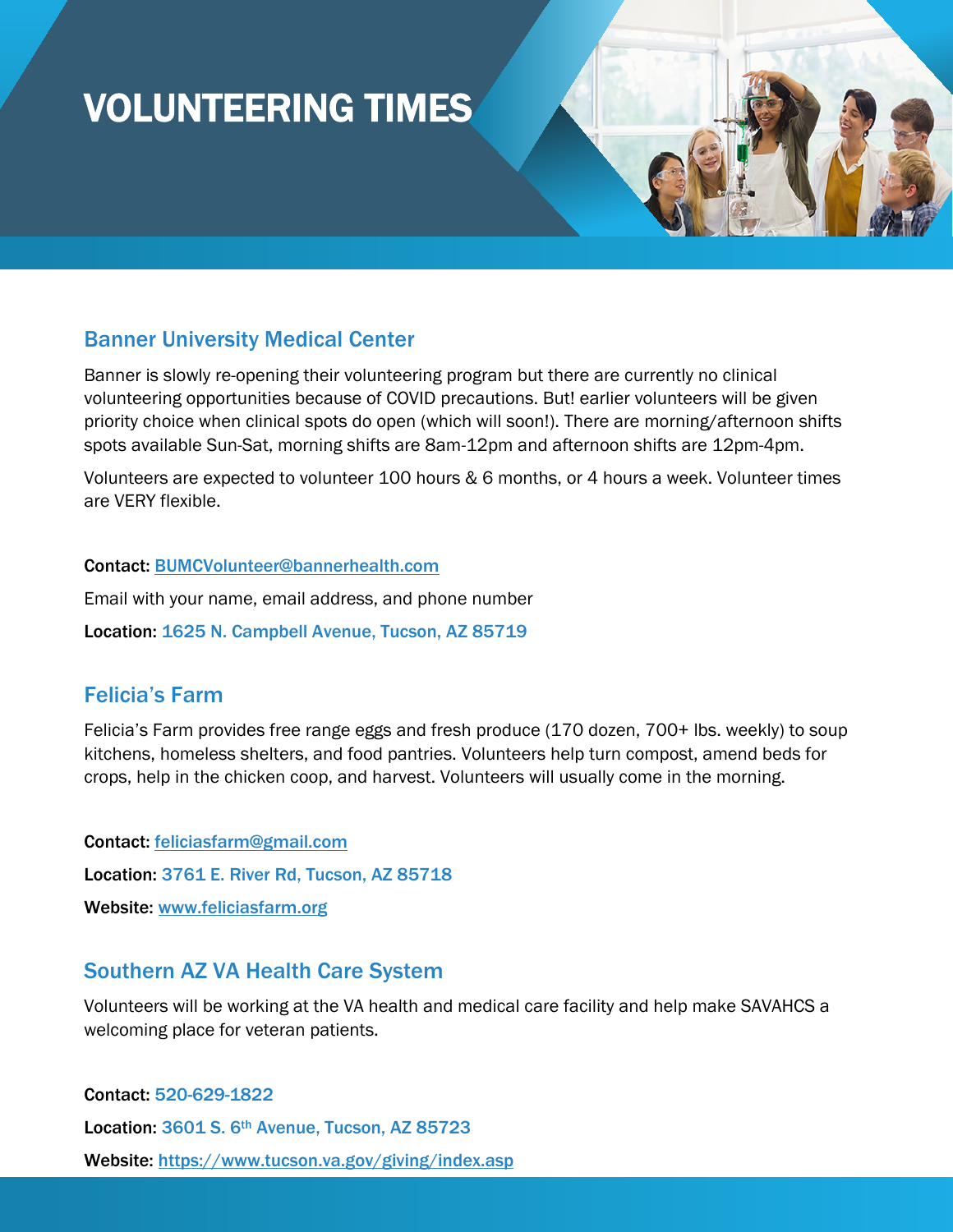# Community Food Bank and Caridad Community Kitchen

The food bank is currently in need of volunteers for the month of June. Their primary need is Outdoor Food Distribution at CFB, which is every Tuesday and Thursday from 7:30 AM –11:30 AM. As for the soup kitchen, there are two volunteer opportunities at their facility – Grab & Go Meal Assembly and Senior Meal Portioning and Packaging.

Contact: [volunteer@communityfoodbank.org,](mailto:volunteer@communityfoodbank.org) [Caridad@communityfoodbank.org](mailto:Caridad@communityfoodbank.org) Location (Food Bank): 3003 S. Country Club Rd, Tucson, AZ 85713 Location (Soup Kitchen): 845 N. Main Avenue, Tucson, AZ 85705 Website:<https://volunteer.communityfoodbank.org/>

## Tu Nidito

Tu Nidito is a non-profit organization that provides free of charge emotional support to for children, young adults, and families that are affected by a serious medical condition or death of a loved one. Support resources include workshops, written resources, referrals, and much more for grieving children and families. New volunteers are starting to be trained in groups, so apply now to get trained earlier.

If interested in volunteering, complete the Volunteer Interest Form on their website.

Contact: 520-322-9155 Location: 3922 N. Mountain Avenue, Tucson, AZ 85719 Website: <https://tunidito.org/volunteer/>

### Planned Parenthood

Volunteers help represent Planned Parenthood at community events throughout the year and educate the public about reproductive health and issues, as well has promote services provided by the Planned Parenthood services. Volunteer applicants must be able to travel to the Tucson or Phoenix administrative office for volunteer orientation and training.

To apply, fill out the online application on their website

Location: 2255 N. Wyatt Dr, Tucson, AZ 85712 Website: [https://www.plannedparenthood.org/planned-parenthood-arizona/get](https://www.plannedparenthood.org/planned-parenthood-arizona/get-involved/volunteer)[involved/volunteer](https://www.plannedparenthood.org/planned-parenthood-arizona/get-involved/volunteer)